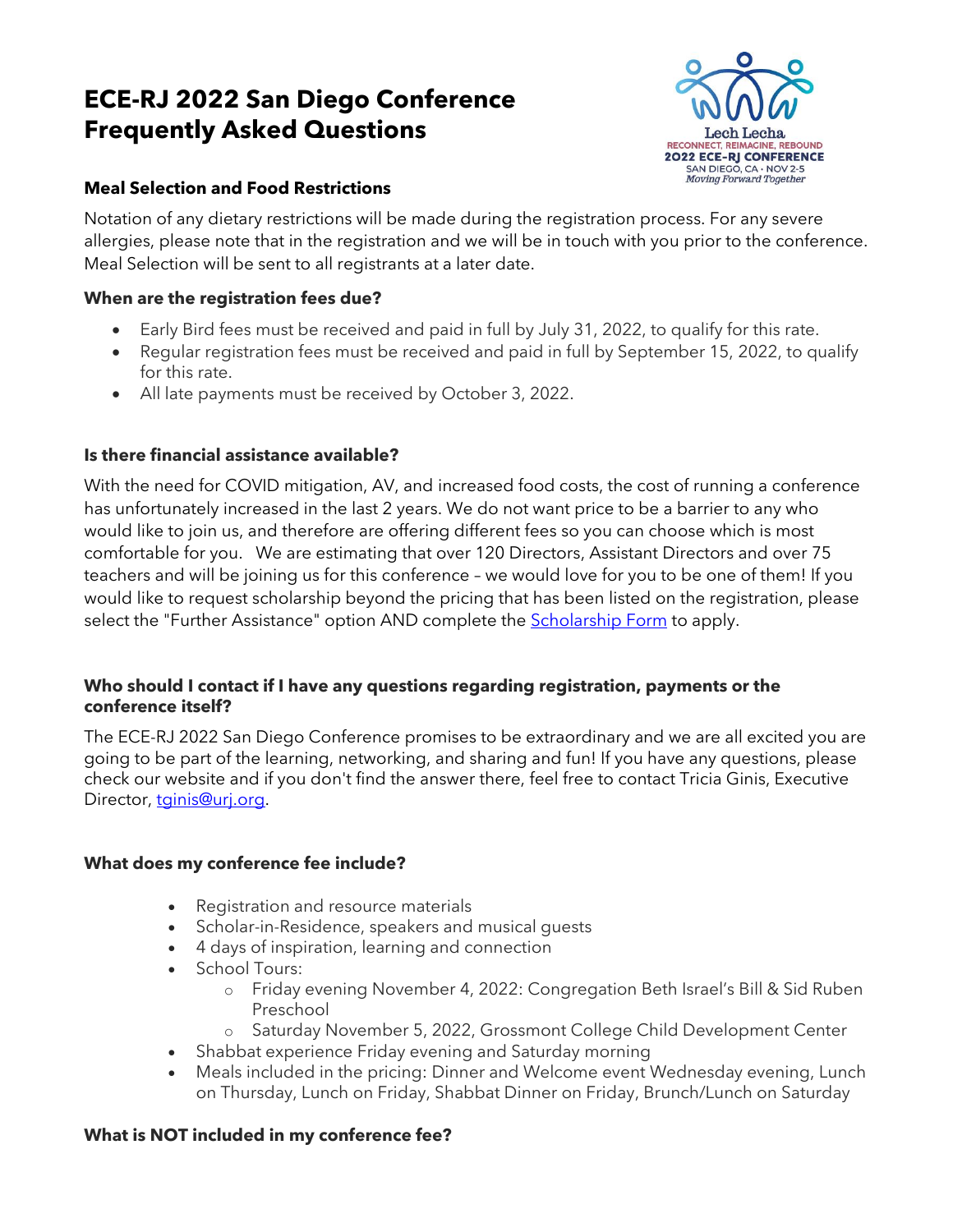- Breakfast Thursday and Friday
- Thursday dinner Dine-a- Round (attendee pay)
- Saturday dinner

#### **How does the Dine-A-Round?**

Kallah attendees will participate in a 'Dine-a-Round' style dinner on Thursday evening following a day of learning. Conference attendees will sign up in advance of the conference (in October). The Dine-a-round dinner is attendee pay.

#### **What is the Conference Cancellation Policy?**

Intent to withdraw or transfer registration to another person (at any date) must be communicated via email to Tricia Ginis, Executive Director at [tginis@urj.org.](mailto:tginis@urj.org)

- Withdrawal on or before 9/15/22 results in a refund of the full registration fee less a \$125 administrative fee.
- Withdrawal between 9/16/2022 and 10/10/22 results in a refund of half of the conference registration fee less a \$75 administrative fee.
- NO REFUNDS will be issued after 10/11/2022.

#### **How do I make a hotel reservation?**

Hotel Room Reservations can be made at any time with this **[LINK](https://www.marriott.com/event-reservations/reservation-link.mi?id=1637360485132&key=GRP&app=resvlink)**. The cutoff date for hotel reservations is October 3, 2022. Please be sure to reserve your room as soon as possible to ensure they have the room selection you prefer (2 queen beds or a king bed)

#### **Arrival/Departure Information:**

- The conference officially **begins at 5:30 pm on Wednesday, November 2, 2022, and ends at 11 pm on Saturday, November 5, 2022**, with a wrap-up and reflection closing program.
- Please plan to arrive on November 2 and Depart on November 6th unless you plan to extend your stay in San Diego.
- IF you plan to attend the **Pre-Conference Day of Learning** on November 2, 2022, please plan to arrive and be ready to board the bus at 8:30 am 11/2/22. Most will arrive the night before and we can plan to coordinate dinner together for those who arrive on Tuesday 11/1/22
- The Conference will conclude on Saturday evening November 5, 2022, after the concluding program at 11:00 pm. Please plan to depart on Sunday November 6, 2022
- As we get closer to the conference, please check the schedule for updates on the ECE-RJ Kallah website.

#### **Reserve your room:**

We have arranged a block of rooms and special rates. You can start making your room reservations now through the booking page they have set up for this event. **[Please](https://www.marriott.com/event-reservations/reservation-link.mi?id=1637360485132&key=GRP&app=resvlink) use this link to [Book](https://www.marriott.com/event-reservations/reservation-link.mi?id=1637360485132&key=GRP&app=resvlink) your group rate for Union for Reform Judaism ECE [Conference](https://www.marriott.com/event-reservations/reservation-link.mi?id=1637360485132&key=GRP&app=resvlink) 2022.** If you would like to extend your stay either before or after the conference, please call the hotel directly to make those changes to your stay.